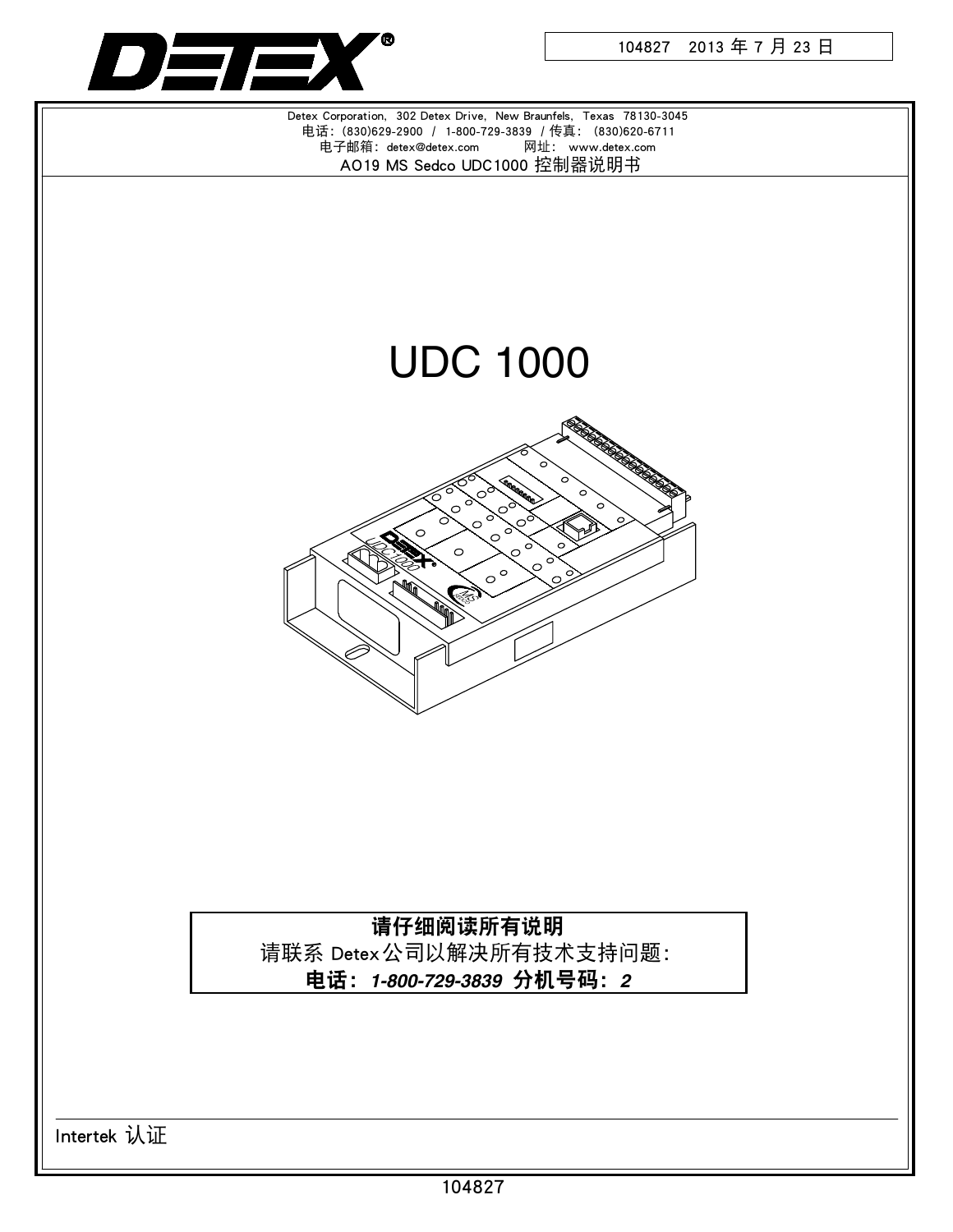# 目录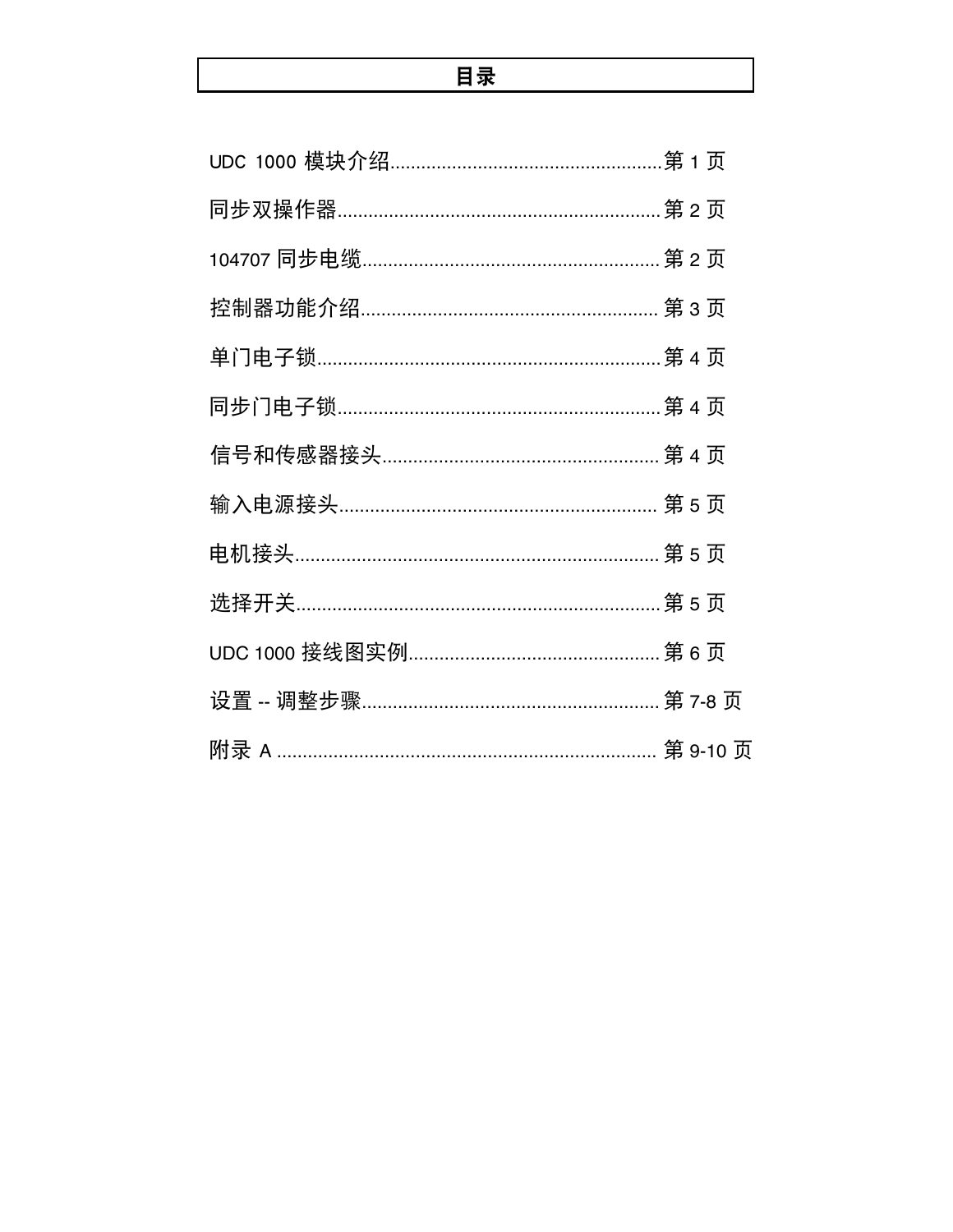

技术支持: 电话: 1-800-729-3839 分机号码: 2

UDC1000 模块介绍 -- 接头引脚分配



104827 第1页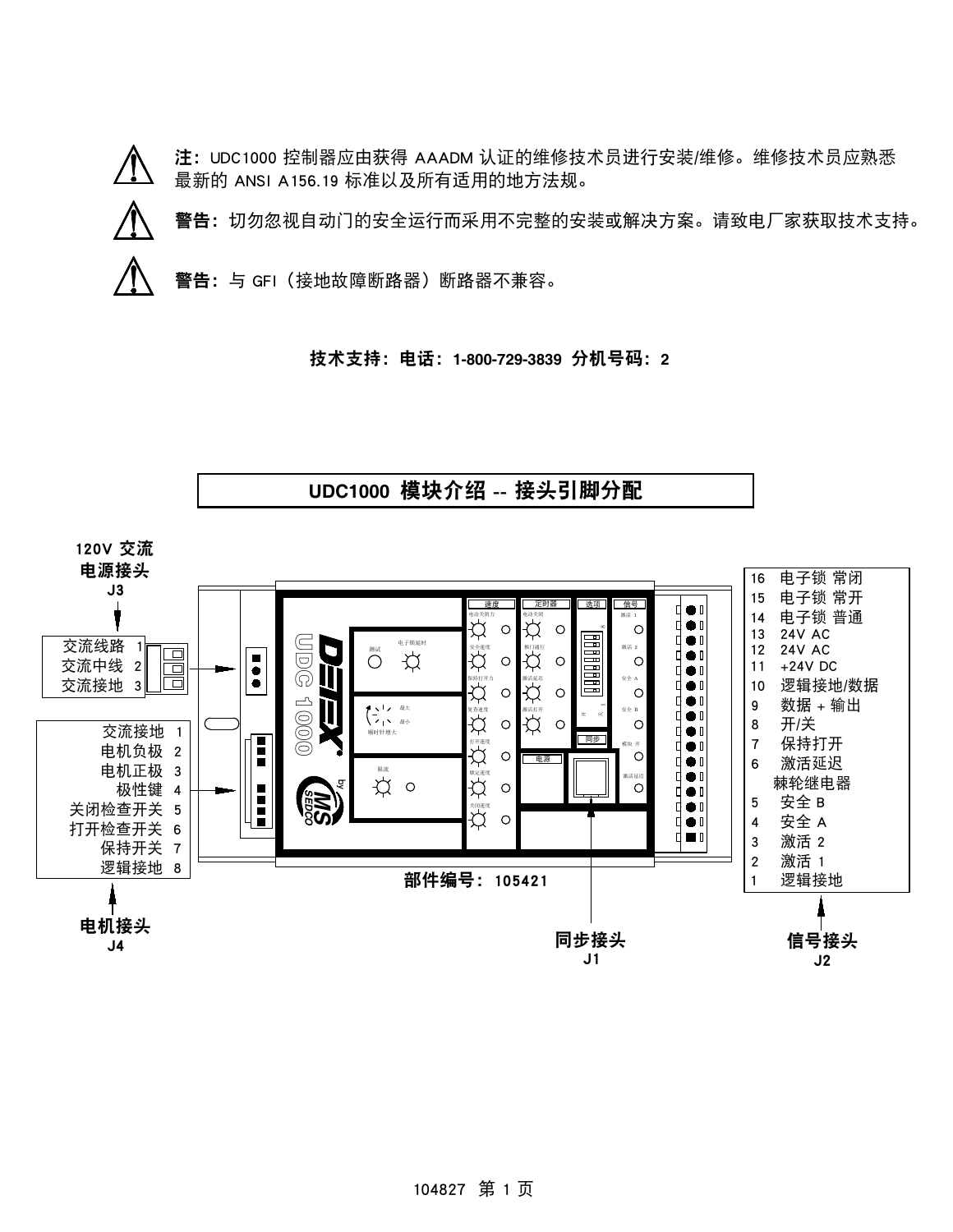### 同步/UDC1000 -- 同步

注: 本节仅用于同步双操作器。对于单操作器安装, 请参阅第 4 页"信号和传感器接头 -- J2"。

### 同步/104707 同步电缆

⁄ [\

该接头和电缆组件用于为同步双门操作器实现两个控制器的同步。

注: 将同步电缆 (Detex P/N 104707) 用于同步双控制器时, 必须在每个控制器上单独对速度电位器进行调整。

对于同步双门操作器,如下图所示插入同步电缆。使用同步电缆时,传感器和控制开关可连接到两 个控制器中的任意一个。除了激活延迟输入之外,所有输入在两个使用同步电缆的控制器之间共享。 主控制器上的激活延迟定时器超时之后,会向辅助控制器发送激活信号。

主控制器:



104827 第2页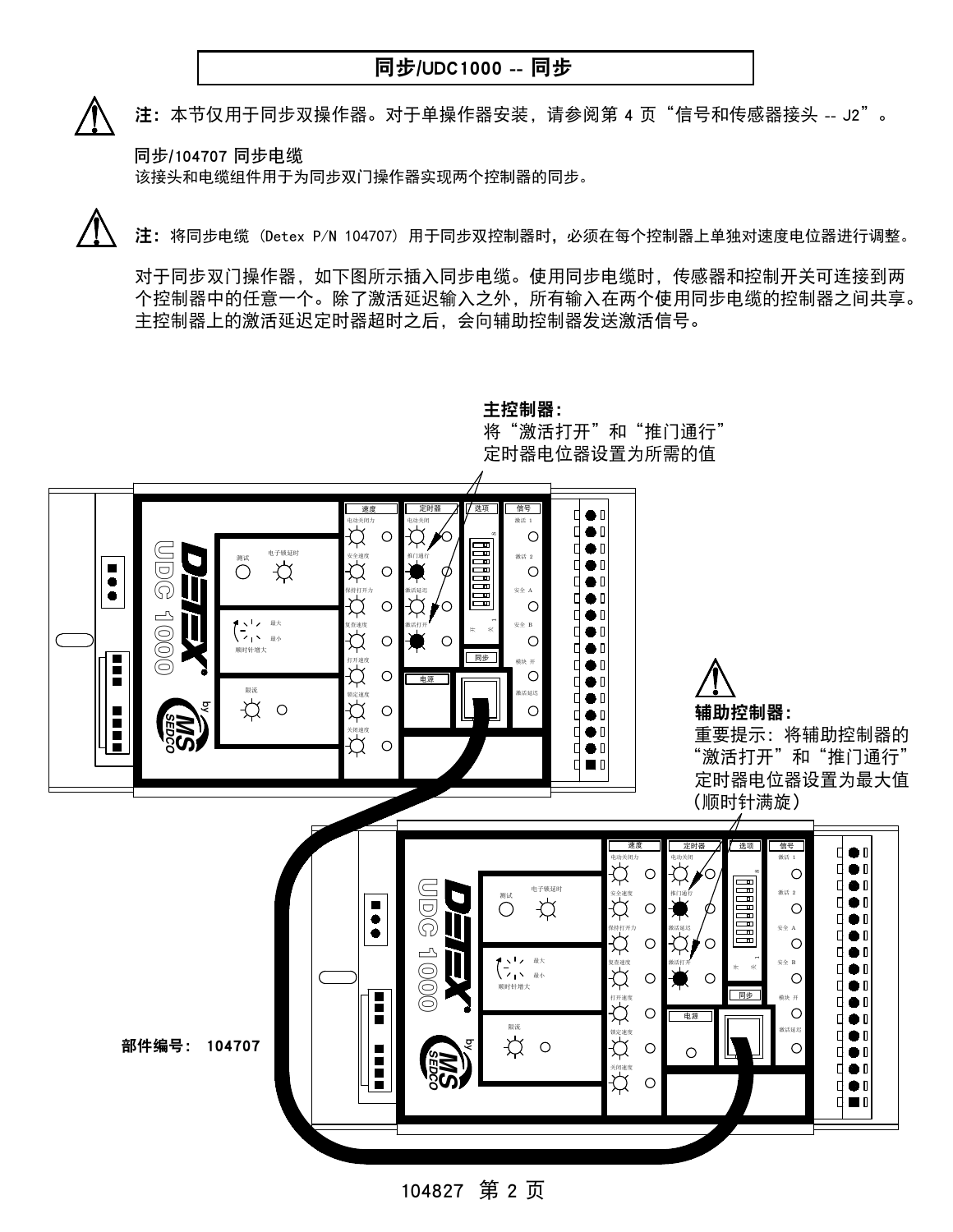### 控制器功能介绍

测试:按下测试按钮,对操作器讲行循环测试。

注意:为避免损坏,转动电位器时切勿过度旋转或用力过大!

限流电位器: 在关闭 10 秒之前调整电机允许通过的电流量。

**电子锁延时**电位器:调整激活输入到启动打开周期的延时。(大致范围为 0 秒到 1.5 秒。)

### 速度电位器

- 关闭电位器: 调整从全开到最后 10% 的关门速度。 (锁定)
- 锁定电位器: 调整最后 10% 的关门速度。
- 打开电位器: 调整从开始到 80% 打开的速度。(复查)
- 复查电位器: 调整从 80% 打开到全开的速度。
- 保持打开力电位器: 调整保持门打开所需的力。
- 安全电位器:在安全 B 信号接地过程中调整打开速度。

**电动关闭力**电位器:使用电动关闭选项之后,调整从锁定到完全关闭用于关门的力。

#### 定时器电位器

- 激活打开电位器:调整打开周期的时间,直到松开"保持打开"按钮。(大致范围为 0 秒到 30 秒。)
- 激活延迟电位器: 调整激活延迟信号接地到启动打开周期的延时。(大致范围为 0 秒到 30 秒。)
- 推门通行电位器:调整手动推开门所创建的激活周期时间。"推门通行"不会导致激活 1 或 2。 周期时间必须单独设置。(大致范围为 0 秒到 30 秒。)
- 电动关闭电位器:调整电动关闭力,以电动关闭方式将一道门从锁定到完全关闭所使用的时间。 (大致范围为 0 秒到 10 秒。)

### LED 指示灯

- 电源指示灯: 表示 115VAC 连接已经连接到控制器。
- 激活延迟指示灯:表示发生了激活延迟接地 (#6 到 #1 或 #10)。
- **模块开指示灯:**表示发生了开/关信号接地 (#8 到 #1 或 #10)。 (拨动开关位于 ON[开] 位置)
- 安全 B 指示灯: 表示发生了安全 B 信号接地 (#5 到 #1 或 #10)。
- 安全 A 指示灯: 表示发生了安全 A 信号接地 (#4 到 #1 或 #10)。
- 激活 2 指示灯: 表示发生了激活 2 信号接地 (#3 到 #1 或 #10)。
- 激活 1 指示灯: 表示产生了激活 1(#2 到 #1 或 #10) 的信号。
- **限流指示灯:**表示电机超过了限流电位器所设置的允许电流限制。

### 104827 第3页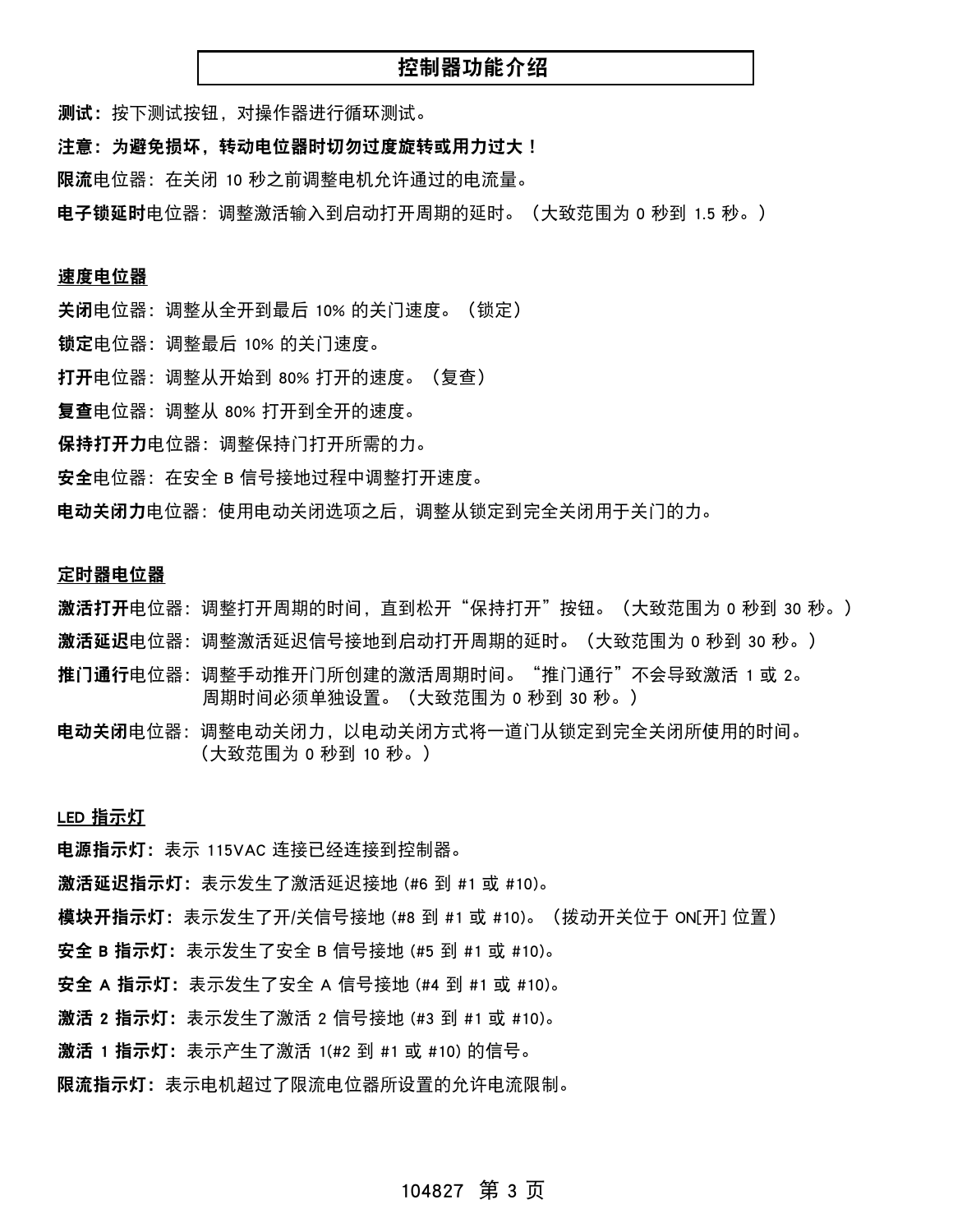### UDC1000 通用回转门控制器

### 单门电子锁

将电子锁连接到控制器(请参考第 6 页的接线图), 将 #3 选择开关设置为 ON (开) 并调整电子锁延时。

### 同步双门电子锁

要实现控制器激活电子锁,需将电子锁连接到控制器。在两台控制器上将选项 #3 设置为"ON (开)", 并在两部控制器上调整电子锁延时。将激活信号连接到已连接了电子锁的控制器。

要实现两部控制器激活两个电子锁(保持电子锁独立),需将第一个电子锁连接到第一部控制器,将第二 个电子锁连接到第二部控制器。 将选项 #3 设置为 ON (开) 并在两部控制器上调整电子锁延时。

|                               |                         | 信号和传感器接头 -- J2                                                                                                             |
|-------------------------------|-------------------------|----------------------------------------------------------------------------------------------------------------------------|
| ဖ                             | 引脚<br>信号                | 说明                                                                                                                         |
|                               |                         | J2.16电子锁开关(常闭)该连接为常闭型 (NC),用于驱动电子锁(电子锁选项设置为 ON [开] 时有效)。                                                                   |
| 51<br>1                       |                         | J2.15电子锁开关(常开)该连接为常开型 (NO),用于驱动电子锁(电子锁选项设置为 ON [开] 时有效)。                                                                   |
|                               |                         | J2.14……电子锁开关(普通)……该连接为普通连接,用于驱动电子锁(电子锁选项设置为 ON [开] 时有效)。                                                                   |
| ユ                             |                         | J2.13(24V AC) 交流电源 (最大 300mA)                                                                                              |
| ო                             |                         | J2.12(24V AC) 交流电源 (最大 300mA)                                                                                              |
| $\overline{\phantom{0}}$      |                         | J2.11(+24V DC) 直流电源 (最大 300mA)                                                                                             |
| 2<br>$\overline{\phantom{0}}$ | J2.10逻辑接地/数据信号和电源的接地基准。 |                                                                                                                            |
| ↽                             |                         |                                                                                                                            |
|                               |                         | *门处于关闭状态时, 数据输出为 OV。                                                                                                       |
| $\circ$                       |                         | *门处于打开周期时, 数据输出为 12V。                                                                                                      |
|                               |                         | *门处于关闭过程时(处于运动状态), 数据输出为 8V。                                                                                               |
|                               |                         | 会禁用控制器。                                                                                                                    |
|                               |                         | 置)会导致门打开并保持打开。                                                                                                             |
|                               |                         |                                                                                                                            |
|                               | 棘轮继电器                   | 活延迟),则将该端子接地会启动激活延迟定时器。定时器超时之后产生激活。该功能用<br>于门排序。                                                                           |
|                               |                         | 如果选择开关设置为 ON (开) (棘轮继电器), 则将该信号接地会启动激活信号。激活<br>信号会保持不变,直到产生另一个信号接地。                                                        |
|                               |                         |                                                                                                                            |
|                               |                         | 全速度。在关闭周期过程中,该信号接地时门会转换至极低速度。门完全关闭时(锁定选<br>项为 OFF[关]), 该信号接地会防止门进入关闭周期。门完全关闭时, 该信号接地会阻止<br>激活。门完全打开时,该信号接地会防止门进入关闭周期。      |
|                               |                         | 期。                                                                                                                         |
|                               |                         | 如果控制器处于 ON (开) 模式 (开/关必须接地) 且不存在电流故障, 则锁定之前门处于<br>关闭周期时该信号有效。该信号接地会导致门重新打开。该信号在锁定时失效,直到产生<br>#2 激活引脚信号接地。手动使用门的情况下不会启用该输入。 |
|                               |                         | 电流故障。                                                                                                                      |
|                               | J2.1逻辑接地 信号和电源的接地基准。    |                                                                                                                            |
|                               |                         |                                                                                                                            |

104827 第4页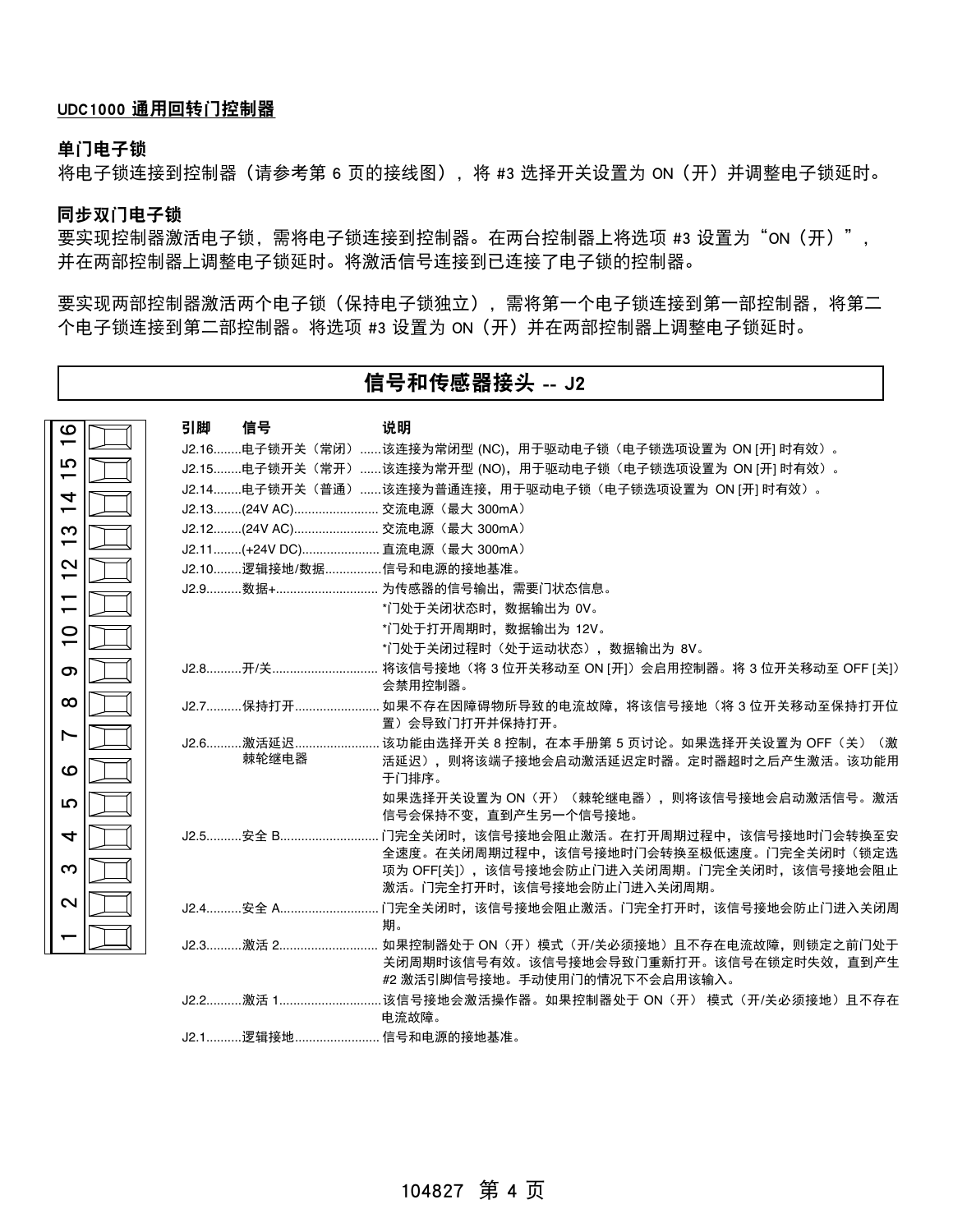# 输入电源连接 (120V 交流输入接头) - J3



引脚 信号 定义 J3.1.............. 交流线路 (120V 交流, 最大 3A) J3.2.............. 交流中线 (120V 交流, 最大 3A) J3.3..............交流接地

电机接头 - J4

|  | 1<br>$\overline{\mathbf{c}}$ |
|--|------------------------------|
|  | 3                            |
|  | 4                            |
|  | 5                            |
|  | 6                            |
|  | 7                            |
|  | 8                            |

ŦП

| 引脚 | こうしょう 信号 いいかい つだんとう 定义 かいこう こうしょう |                                        |
|----|-----------------------------------|----------------------------------------|
|    |                                   | J4.1 电机交流接地 适用的情况下, 用来对发动机壳体接地。        |
|    | J4.2 电机负极 (-) 连接到电机负极。            |                                        |
|    | J4.3电机正极 (+) 连接到电机正极。             |                                        |
|    |                                   | J4.4 极性键(常闭) 用于对接头进行极化。                |
|    |                                   | J4.5 锁定开关 在关闭周期过程中, 该信号接地时操作器会转换至锁定速度。 |
|    |                                   | J4.6 复查开关在打开周期过程中,该信号接地时操作器会转换至复查速度。   |
|    |                                   | J4.7 保持开关在打开周期过程中,该信号接地时会强制操作器保持打开。    |
|    | J4.8 逻辑接地信号的接地基准。                 |                                        |

# 选择开关

### 开关........ 定义

|                      | 8. | <b>棘轮继电器:</b> 如果设置为 ON(开),则 #6 引脚到 1 或 10 之间的激活会导致门打 |
|----------------------|----|------------------------------------------------------|
|                      |    | 开并保持打开。下一次激活发生时,门会开始关闭周期。该开关处于 ON(开)状态               |
| ⊡ு                   |    | 时激活延迟不可用。                                            |
| $\Box$ r             |    | 7 门 <b>密封:</b> 如果设置为 ON(开),则在门到达锁定位置 2.5 秒之后,操作器会产生微 |
| $\Box$ ہ             |    | 小阻力以防止门打开。                                           |
| $\overline{\Box}$ ما |    | 6 推门通行:仅用于低能耗操作器。                                    |
| $\Box$ 4             |    | 如果设置为 ON(开),则会在手动将门推出锁定区之外时激活操作器。                    |
| ⊡∣ო                  | 5  | 遇阻回动:如果设置为 on(开),在关闭周期过程中,如果门在锁定位置之前停顿,              |
| $\Box$ ស             |    | 则会产生重新激活。                                            |
| $\Box$ -             |    | 电动关闭:如果设置为 ON(开),则在门到达锁定位置 2.5 秒之后施加反向电源。            |
|                      | 3. | 电子锁: 如果设置为 ON (开), 则会在门激活之前增加可调延迟 (0-1.5 秒), 对电      |
|                      |    | 子锁进行解锁。*通过电子锁延迟电位器调整延迟。                              |
|                      |    | 注:电子锁电路应分流返回电动势。如果并非如此,则应将一个二极管添加到直流                 |
|                      |    | 电子锁电路,或将一个压敏电阻添加到交流电子锁电路以分流电动势。                      |
|                      | 2. | 锁定 (安全 B) : 如果该开关设置为 ON (开) , 则在复查/保持打开时或在复查/保持      |
|                      |    | 打开过程中忽略安全 B。                                         |
|                      |    | 1 推门通行:仅用于低能耗操作器。                                    |
|                      |    | 如果设置为 ON(开),则会在手动推门时激活操作器。                           |

### 注: 更改选择开关之后, 控制器可能不登记更改, 直到设备检修。

# 104827 第5页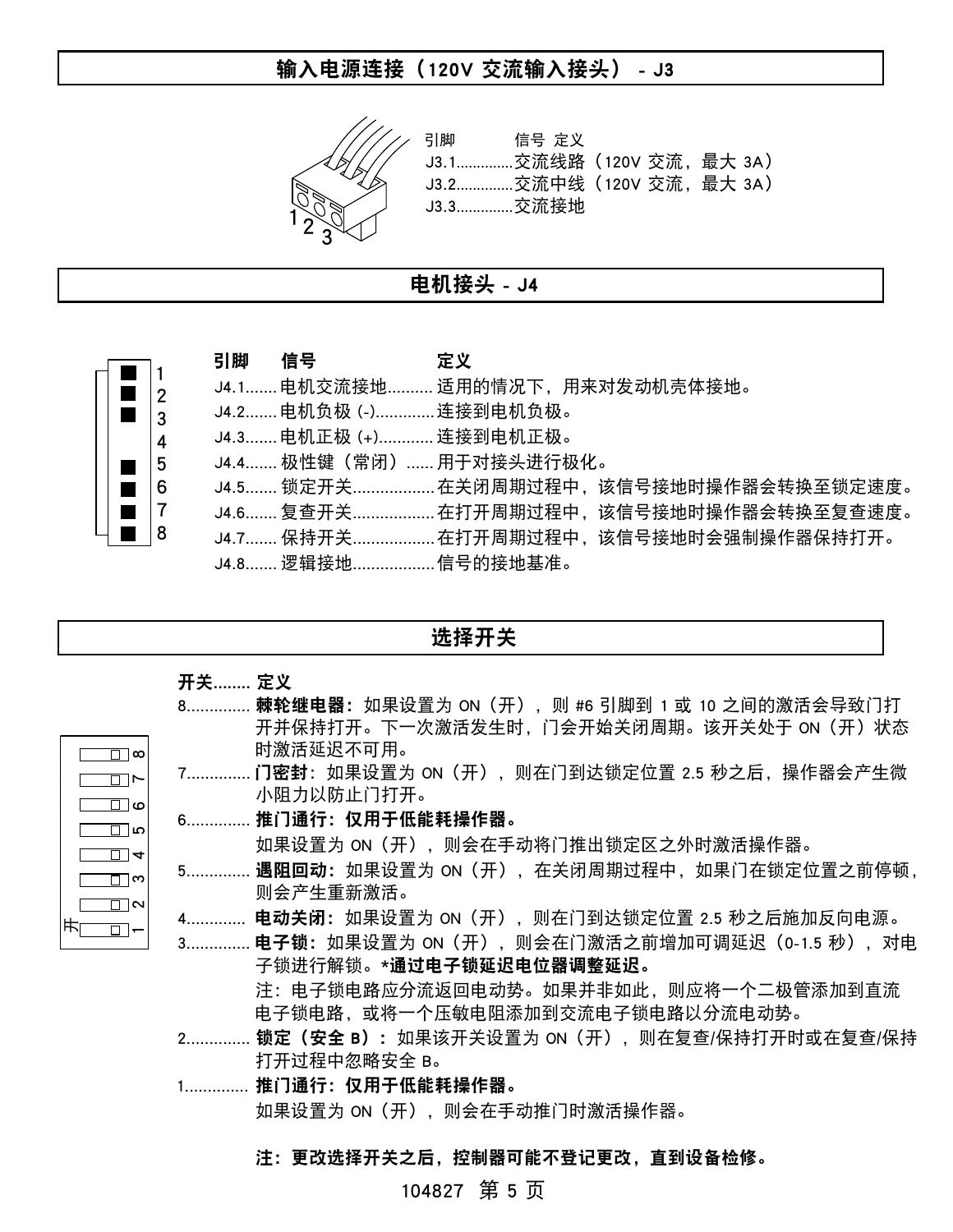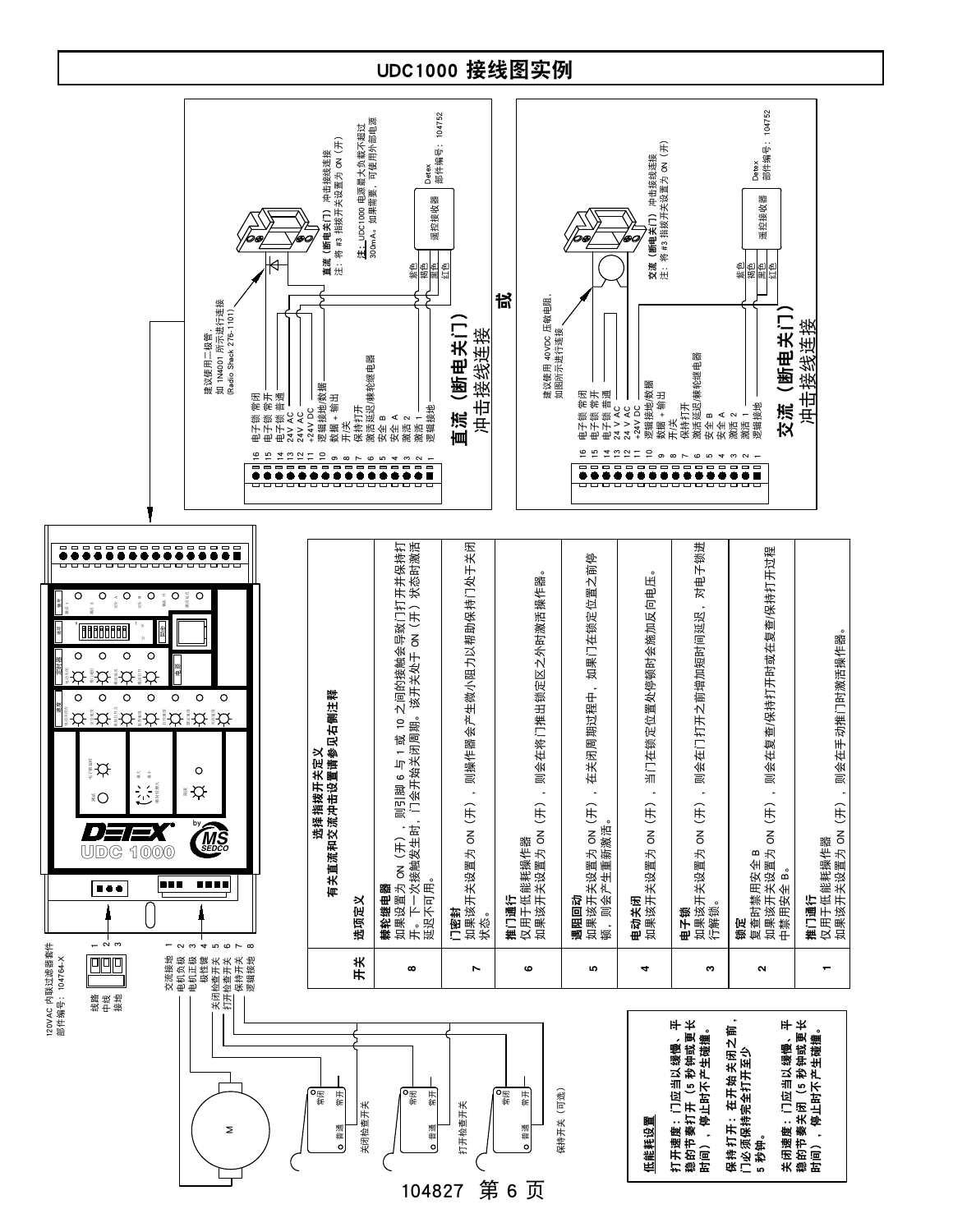### UDC1000 设置 -- 调整步骤

操作器接通电源之前,连接好所有必要的连接(请参阅本手册第 6 页的接线图)。

### 1. 安装检查

在进行任何调整之前, 必须进行以下检查: 1. 首先, 必须将杆臂正确地连接到门扇上。 2. 必须连接电源, 且拨动开关处于 ON (开) 的位置。 3. 门扇必须完全关闭。

检查控制器。门关闭,控制器必须有三盏灯点亮;电源、模块开和锁定。如果"电源"灯不亮,请检查 110V 连接和 电源。

如果"模块开"灯不亮,请检查拨动开关,以确保其处于 ON(开)位置。检查接线和连接。确保 16 引脚接线端子安 全固定到位。

如果"锁定"灯不亮而"关闭"灯点亮,请手动打开门扇直到被内部止动装置阻挡住。如果门开得过大,杆臂旋转超 过 80 度,请重新参阅杆臂安装指导,并确保在装配杆臂前操作器电机已经完全转动。如果门停在预期打开位置而杆 臂停在大约 80 度的位置, 则需要对凸轮进行调整。

通过齿轮箱顶部的凸轮来控制"锁定"和"复查"。

通过操作器外壳(直接位于齿轮箱上方)的顶部进入机壳内。使用 3.175mm 艾伦扳手, 松开固定凸轮的螺钉。沿着关 闭旋转方向旋转凸轮,直到"关闭"灯熄灭而"锁定"灯亮起。将凸轮固定到位,轻轻地重新拧紧紧固螺丝。

### 注意: 切勿拧得过紧, 那样会损坏凸轮。

通过以下方法测试"锁定"位置:手动打开门扇直到看到"锁定"灯熄灭而"关闭"灯亮起。该位置距侧柱应为约 101.6mm。可根据需要进行微调。如果指示灯不工作,请致电厂家寻求帮助。

#### 2. 调整

所有电位器逆时针转到头的位置为最小值,顺时针转到头的位置为最大值。相应指示灯(LED) 点亮时,速度或计时器 电位器处于活动状态。

开始调整之前, 请进行以下设置:

- 1. 将激活打开定时器电位器从最小值位置顺时针旋转 1/4 的位置。
- 2. 将限流电位器设置为最大值 -- 顺时针转到头。
- 3. 将锁定速度电位器设置为最小值 -- 逆时针转到头。
- 4. 将所有选择开关设置到"OFF(关)"的位置。如果使用了电子锁, 则将 #3 选项设置到 "ON(开)"的位置。

### 2.1 基本调整

对控制器进行的所有调整旨在满足 ANSI/BHMA 要求。有关 ANSI/BHMA 规范的更多信息,请参阅本手册末尾的附录 A。

注: 将同步电缆 (104707) 用于同步控制器时, 必须在每个控制器上单独对力和速度电位器进行调整。

通过按下测试按钮激活操作。

- 1. 调整"打开速度"电位器,以便在出现障碍时,不超过 3 秒钟门即可到达复查位置。
- 2. 调整"复查速度"电位器,使得对于障碍应用门在不少于 2 秒内缓慢移动到最终打开。
- 3. 调整"保持打开力"电位器,使得电源刚好能够保持门完全打开而未关闭漂移。
- 4. 调整"激活打开"电位器, 以便在出现障碍时, 门保持在完全打开位置不少于 5 秒钟。
- 5. 调整"限流"电位器,使得门在打开周期过程中遇到障碍即停止。进行几次周期测试。
- 6. 调整"关闭速度"电位器,使得门关闭时不超过 4 秒钟即锁定。
- 7. 调整"锁定速度"电位器, 使得门在关闭最后 10 度时不会猛烈撞击。

### 104827 第7页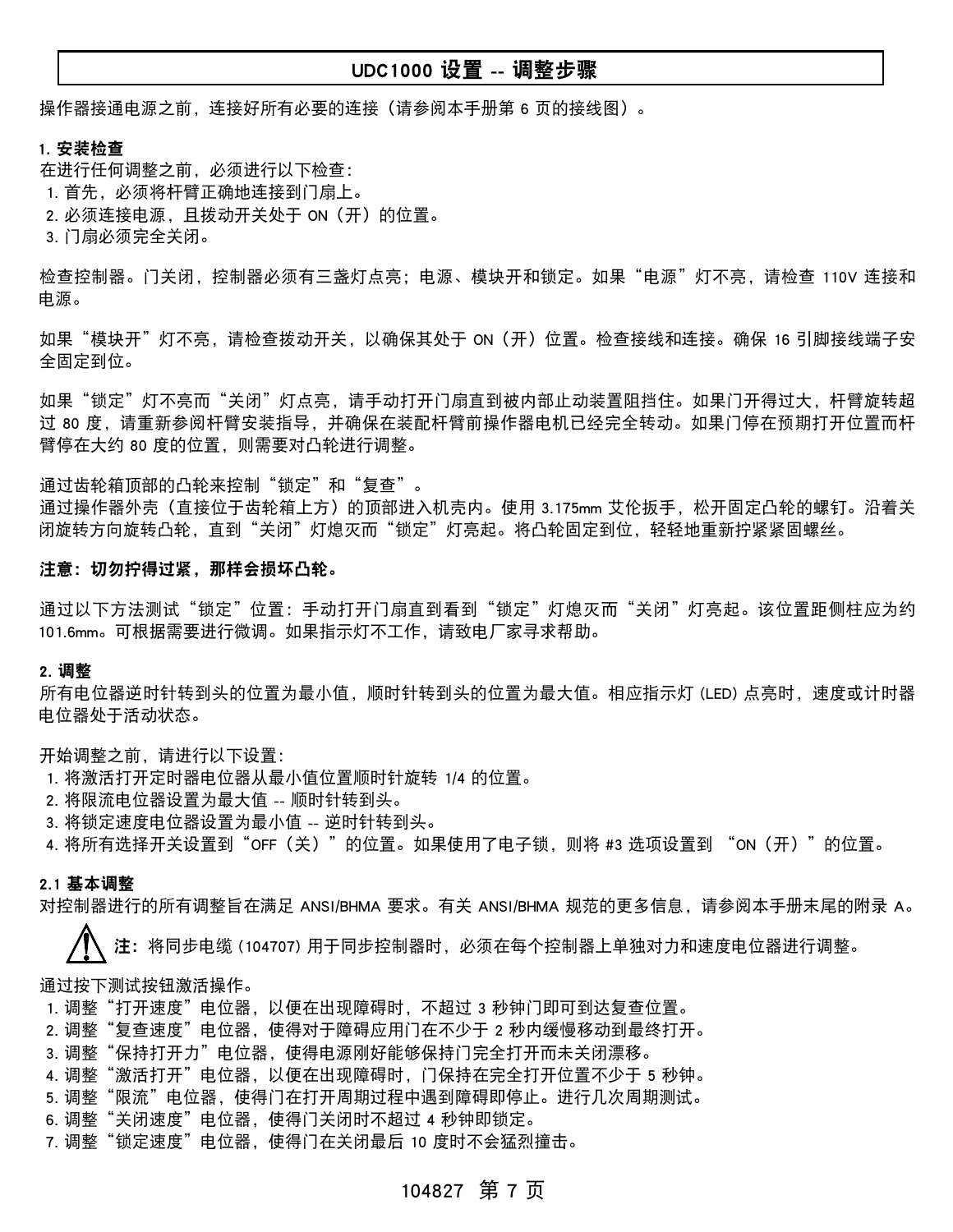### UDC1000 设置 - 调整步骤 (续)

#### 2.2 其他调整和选项

#### 安全速度

如果使用了门安装安全传感器,请遵循以下步骤以调整安全速度:

1. 确保传感器连接到安全 B 输入。注:如果 #2 选择开关设置为 ON(开),则在复查/保持打开时或在复查/保持打开 过程中会忽略安全 B 输入。

- 2. 按测试按钮生成打开周期。
- 3. 在打开周期过程中(复查之前)生成安全信号。
- 4. 出现安全信号的情况下,调整安全速度电位器以实现门的缓慢移动或停顿。

注: 如果安全传感器为头戴类型(门以其模式回转时传感器会对门进行检测), "安全 A"输入必须用于该传 感器"。

### 推门通行

如果需要"推门通行",则将该选项设置为"ON(开)",UDC1000 具有两种类型的"推门通行":

1. 选项 #1.手动推门时激活。

2. 选项 #6:要使用该选项,操作器必须具有关闭检查(锁定)开关。手动将门推出锁定区之外时激活。

选择了适当的推门通行选项之后,手动将门推开。控制器会检测门的运动,并生成打开周期。为"推门通行"活动所 需打开时间调整"推门通行"定时器电位器。"推门通行"不会导致激活 1 或 2。周期时间必须单独设置。

### 电源关闭定时器和压力电位器

如果需要电源关闭,则将选项设置为"on(开)"的位置。按照以下步骤来调整电源关闭的长度和力量:

1.按测试按钮生成打开周期。

2.门进入关闭周期,到达锁定的 2.5 秒之后电源关闭激活。将电源关闭压力电位器调整为所需力量。

3.生成另一个打开周期。 电动关闭激活时,通过调整电动关闭计时器电位器来设置电动关闭的持续时间。

### 门密封

如果正压导致门稍微打开,则可使用 #7 门密封选项。将该选项设置为 ON(开),会产生微小阻力以帮助保持门处 干关闭状态。

#### 遇阻回动

将 #5 选项设置为"ON(开)"的位置,以激活遇阻回动选项。当门在复查和锁定位置之间停顿时,控制器会生成一 个激活周期。

### 激活延迟定时器

使用之后,调整激活延迟定时器电位器以创建延迟激活。

另一个操作器激活信号可以连接到激活延迟输入,以创建门序列操作。使用之后,调整激活延迟定时器电位器以创建 话当的延识。

> 需要技术支持? 电话:1-800-729-3839 分机号码:2

### 104827 第8页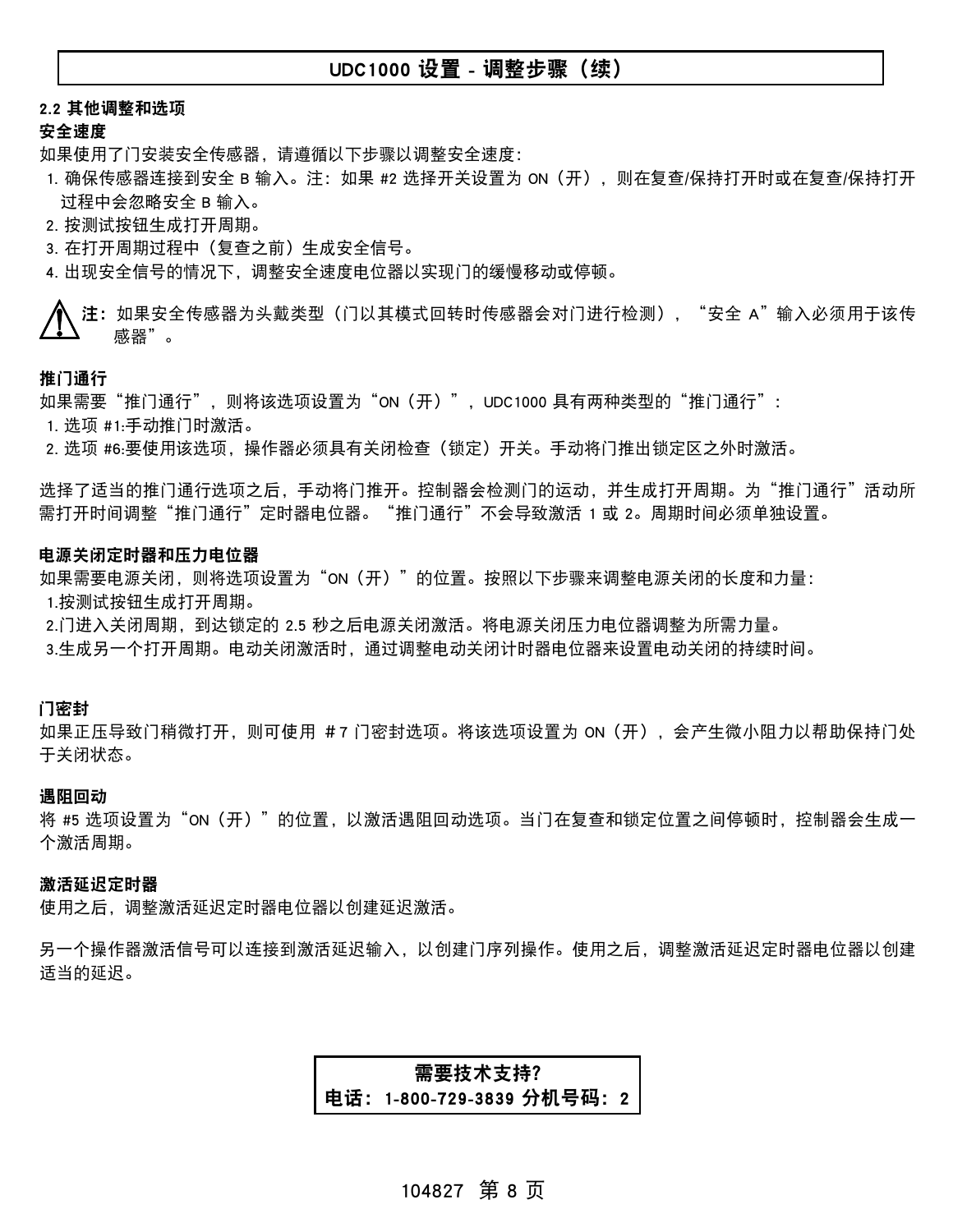### 附录 A: 低能耗操作器的 ANSI/BHMA 规范 (来自 ANSI/BHMA A156.19)

### 3. 动力辅助门的要求

- 3.1 激活 动力辅助门应当只通过推门或拉门进行操作。允许使用激活装置,将门置于动力辅助模式下。
- 3.2 打开 门上的打开力释放之后,门应当处于停止状态或立即开始关闭,或在预定时间之后开始关闭。
- 3.3 延时 不需要。
- 3.4 关闭 门关闭时,应从 90 度关至与关闭呈 10 度,在 3 秒或更长时间内完成(如表 1 所示)。 门关闭时, 从 10 度到完全关闭应不少于 1.5 秒。
- 3.5 力和动能 防止门完全关闭所需的力不应超过 67 牛, 可在关闭周期的任何时候在距离门的锁闩边缘 25mm 处测 量。手动开门时,释放锁闩(如果配有锁闩)的力不应超过 67 牛, 推动门的力不应超过 133 牛, 完全打开门 的力不应超过 67 牛。应在距离门的锁闩边缘 25mm 处施力。
- 3.6 标识 有关标识请参见第 6 节。

### 4. 低能耗操作门的要求

- 4.1 激活 应通过有意的动作激活操作器。
- 4.2 打开 应从关闭到复查, 或 80 度打开门 (先发生者为准), 在 3 秒或更长时间内进行 (见表 1 中的要求)。 在打开到 60 度之前不应进行复查。打开到 90 度的总开门时间应与表 2 一致。如果门打开超过 90 度,则应采 用与复查相同的速度继续。
- 4.3  **延时**  动力打开时,门应当保持在完全打开的位置不少于 5 秒。例外:使用推拉激活时,门应当保持在完全打 开的位置不少于 3 秒。
- 4.4 **关闭** 应在 3 秒或更长时间(见表 1 中的要求)内从 90 度关闭至 10 度。门关闭时,从 10 度到完全关闭应不 少于 1.5 秒。
- 4.5 力和动能 打开或关闭时防止门停止的力不应超过 67 牛,可在打开或关闭过程的任何时候在距离门的锁闩边缘 25mm 处测量。处于运动状态的门,动能不应超过 1.69 牛米。表 1 中提供了不同宽度和重量的门所需的最短时 间, 以获得符合该动能的结果。手动开门时, 释放锁闩 (如果配有锁闩) 的力不应超过 67 牛, 推动门的力不 应超过 133 牛,完全打开门的力不应超过 67 牛。应在距离门的锁闩边缘 25mm 处施力。
- 4.6 标识 有关标识请参见第 6 节。

矩阵值以秒为单位

#### 5. 周期测试

- 5.1 低能耗动力操作的动力辅助门应进行 300,000 个周期的周期测试。
- 5.2 请使用制造商推荐使用的最宽、最重的测试样本。则相同配置的更窄或更轻的门应视为符合周期测试要求。
- 5.3 使用表 1 中的要求确定开启和关闭时间。使用合适的设备将门打开到 90±5 的打开位置,然后将门关闭到 0+2 度的关闭位置。一开一闭构成一个周期。至于动力辅助门, 使用驱动器施加等于 67 牛的力, 可在处于打开 方向的门的 25 毫米处测量, 并允许配备关闭装置来关门。
- 5.4 在周期试验结束时,门应按照表 1 的要求操作,而实际打开、关闭时间应为测试开始前各自自值的 -10% 到  $+20\%$ .  $\overline{\texttt{+}}$  .

|                        |               |               |                         |                          |               | 复查或到 80 度(先发生者为准)的最小打开时间,<br>以及从 90 度到锁闩检查或 10 度(先发生者为准)的最小关闭时间 |
|------------------------|---------------|---------------|-------------------------|--------------------------|---------------|-----------------------------------------------------------------|
| "D" 门扇宽度<br>-- 英寸 (mm) | 100<br>(45.4) | 125<br>(56.7) | "W" 门重 -- 磅 (kg)<br>150 | . 175<br>  (68.0) (79.4) | 200<br>(90.7) | *核实适用的建筑法规,可使用公式计算其他重量和宽度疏散门的净宽度要求:                             |
| $*30$<br>(762)         | 3.0           | 3.0           | 3.0                     | 3.0                      | 3.5           | 其中: T = 时间, 秒<br>$D = \Box \mathcal{B}$ , 英寸 (mm)               |
| 36<br>(914)            | 3.0           | 3.5           | 3.5                     | 4.0                      | 4.0           | $W = \Box$ 重, 磅。(kg)<br>"T" 时间的值已经四舍五入到最接近的半秒。                  |
| 42<br>(1067)           | 3.5           | 4.0           | 4.0                     | 4.5                      | 4.5           | 这些值以 1.69 牛米的动能为基础。                                             |
| 48<br>(1219)           | 4.0           | 4.5           | 4.5                     | 5.0                      | 5.5           |                                                                 |

104827 第9页